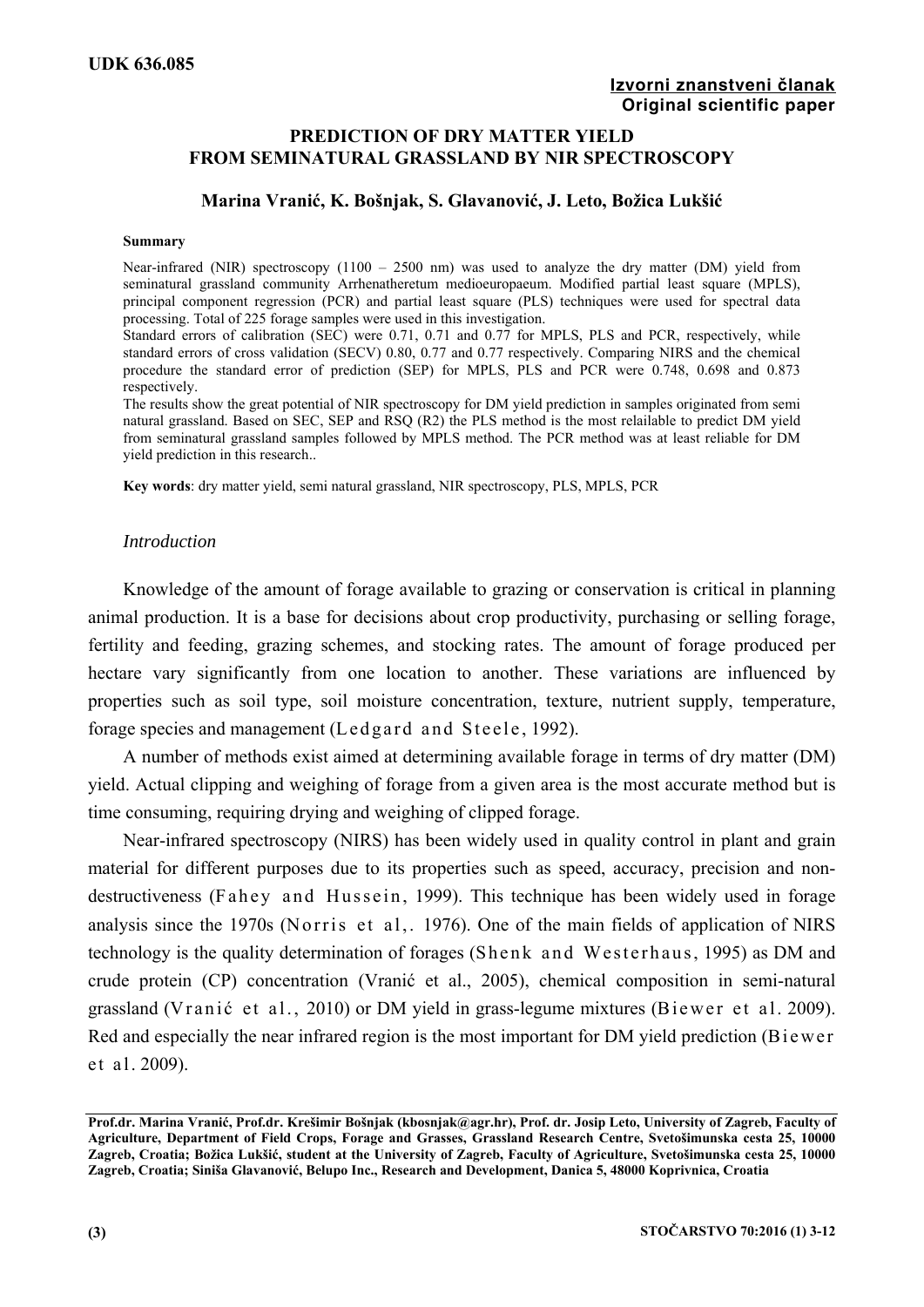The detection of total biomass of grassland ecosystems by spectral reflectance has been described in several studies (Boschetti et al., 2007; Friedl et al., 1994; Ikeda et al., 1999; Numata et al., 2007; Schino et al., 2003). Most studies used complex grassland types and information from satellite-based sensors that were not synchronized with harvesting of the swards. The majority of studies investigated ecosystems with low biomass production or obtained models with only a poor accuracy of prediction.

The primary objective of the present investigation was to evaluate the ability of NIR spectra to predict DM yield from seminatural grassland using three chemometric techniques.

## 1. Materials and Methods

## *Experimental design and plant sampling*

The study was conducted at the Grassland Research Center owned by the University of Zagreb Faculty of Agriculture located. The Center is located at 638 meters above sea level in the Nature Park Medvednica.

In the ten year period (2003-2014) farm yard manure (FYM) was applied on the seminatural grassland community *Arrhenatheretum medioeuropaeum* to determine the effect of quantity, time and frequency of FYM application on dry matter (DM) yield. The experiment was conducted as a randomized block design with four replications and ten fertilizing treatments incorporation 30 and 50 kg ha-1 KSG each fall, each autumn, every third fall, every third autumn and a control treatments studied classical fertilization with mineral fertilizers (NPK 8:26:26) every fall in the amount of 500 kg ha<sup>-1</sup> and KAN (27% N) in the quantity of 600 kg ha<sup>-1</sup>.

FYM was manually applied and evenly distributed on plots 6 x 2 m each (12 m<sup>2</sup>) 0.5 m spacing between plots.

The experimental plots were mowed with a self-propelled mower at the phase of tasseling the dominant grass to a height of 5 cm. To avoid marginal impact, the strip width of 1.2 m was harvested at the middle of each plot. The study used first spring cut forage samples from 2006, 2007, 2009, 2014 and 2015.

Besides DM, samples originated from 2006, 2007 and 2014 (total of 120 samples), were analysed on chemical composition.

## *Chemical analysis*

Plant mass was weighed and subsamples (about 500 g) dried at a temperature of  $60^{\circ}$  C in a fanassisted oven (ELE International) to a constant weight to determine DM concentration and finally DM yield ha<sup>-1</sup>. Dried forage samples were grinded to pass 1 mm screen.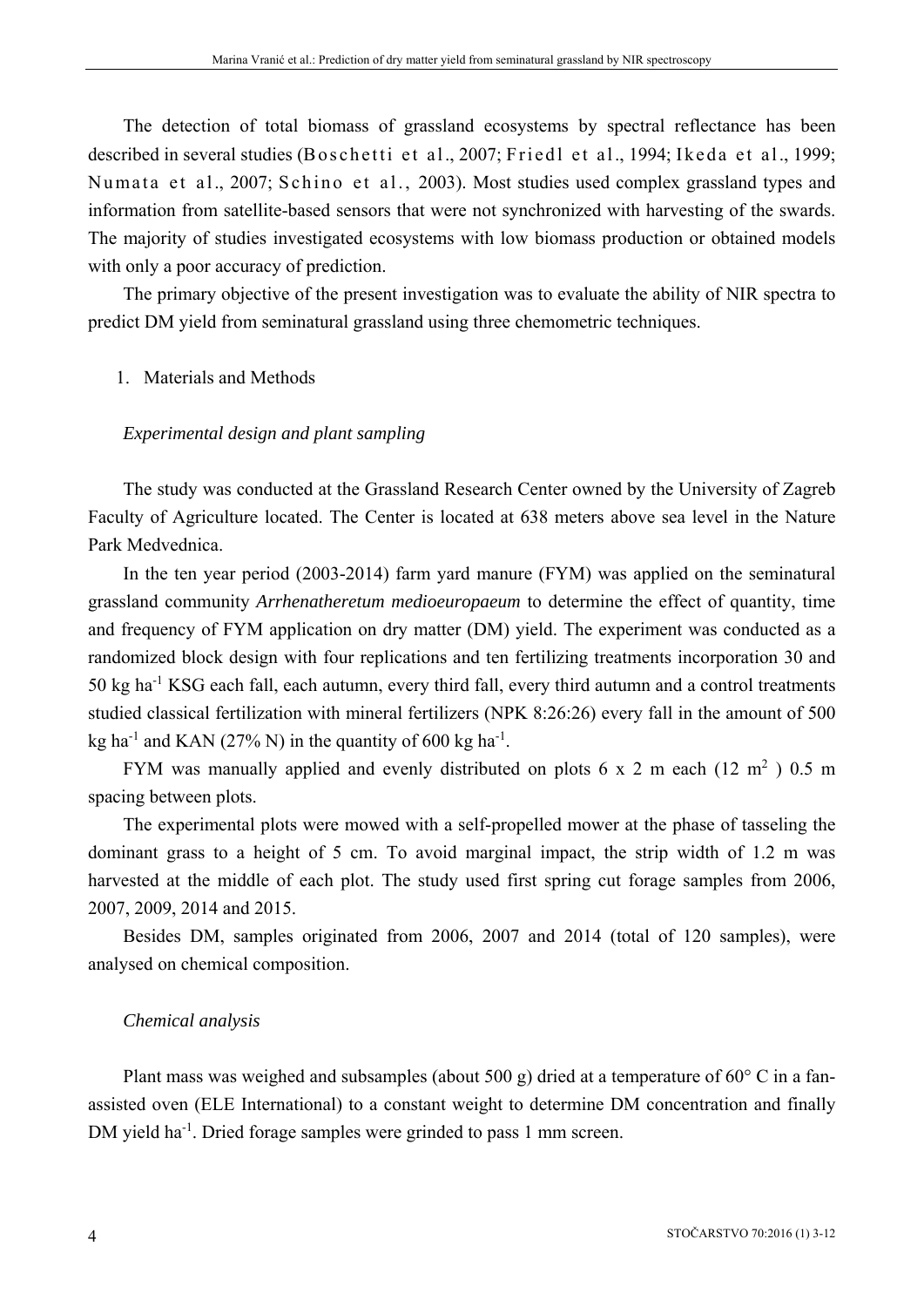The ash contents were measured by igniting the samples in a microwave oven (Milestone PIYRO, Italy) at 550 °C for 3 h. The total N concentrations were determined by the Kjeldahl method (AOAC 1990, ID 954.01) using a Gerhardt nitrogen analyser. In addition, N concentration was expressed as crude protein (CP) (total N x  $6.25$ ) g kg<sup>-1</sup> DM.

Neutral detergent fibre (NDF) and acid detergent fibre (ADF) contents were analysed using the procedure described by Van Soest et al. (1991) utilising ANCOM Filter bag technology (USA) with an ANCOM fibre analyser.

## *Spectral data collection*

Total of 225 samples originated from seminatural grassland were used in the calibration development. A calibration set of 170 samples, validation set of 25 samples and a repeatability file consisting 30 samples were collected for this investigation.

Before scanning, the samples were re-dried at 105°C for at least 3 hours. Three independent scans were recorded from each of 225 samples, using a NIRSystem Model 6500 spectrometer (Foss-NIRsystem, Sweden) fitted with a sample transport module and a product sample cup (5 x 6.5 cm). Samples were scanned (32 scans co-aded) using the ISI SCAN Version 1.0 (Infrasoft International, Port Matilda, PA, USA) from 1100 to 2498 nm in reflectance mode (R mode: PbS detector). Data were collected every 2 nm (700 data points per spectrum). The mean spectral value of each sample was calculated using the WIN ISI III Version 1.5.

#### *Analysis of Spectral Data*

In performing measurements with the NIRSystem Model 6500 spectrometer, hundreds of data are generated for each sample and some data reduction method is needed to facilitate data interpretation. For transforming the measured spectral data into the sample properties producing model that describe the relationship between spectral data and DM yield, three methods were used: modified partial least square (MPLS), principal component regression (PCR) and partial least square (PLS). PLS regression is similar to PCR but uses both reference data (chemical, physical, etc.) and spectral information to form the factors useful for fitting purposes (Martens and Naes, 2001). MPLS is often more stable and accurate than the standard PLS algorithm (Geladi and Kowalski, 1986). In MPLS, the NIR residuals at each wavelength, obtained after each factor has been calculated, are standardized (dividing by the standard deviations of the residuals at each wavelength) before calculating the next factor.

When developing equations, cross-validation is recommended in order to select the optimal number of factors and to avoid overfitting (Davies and Williams, 1996). Validation errors were combined into a standard error of cross-validation (SECV) (Shenk and Westerhaus, 1995). The multivariate regression equations were obtained using PLS, MPLS and PCR, whearas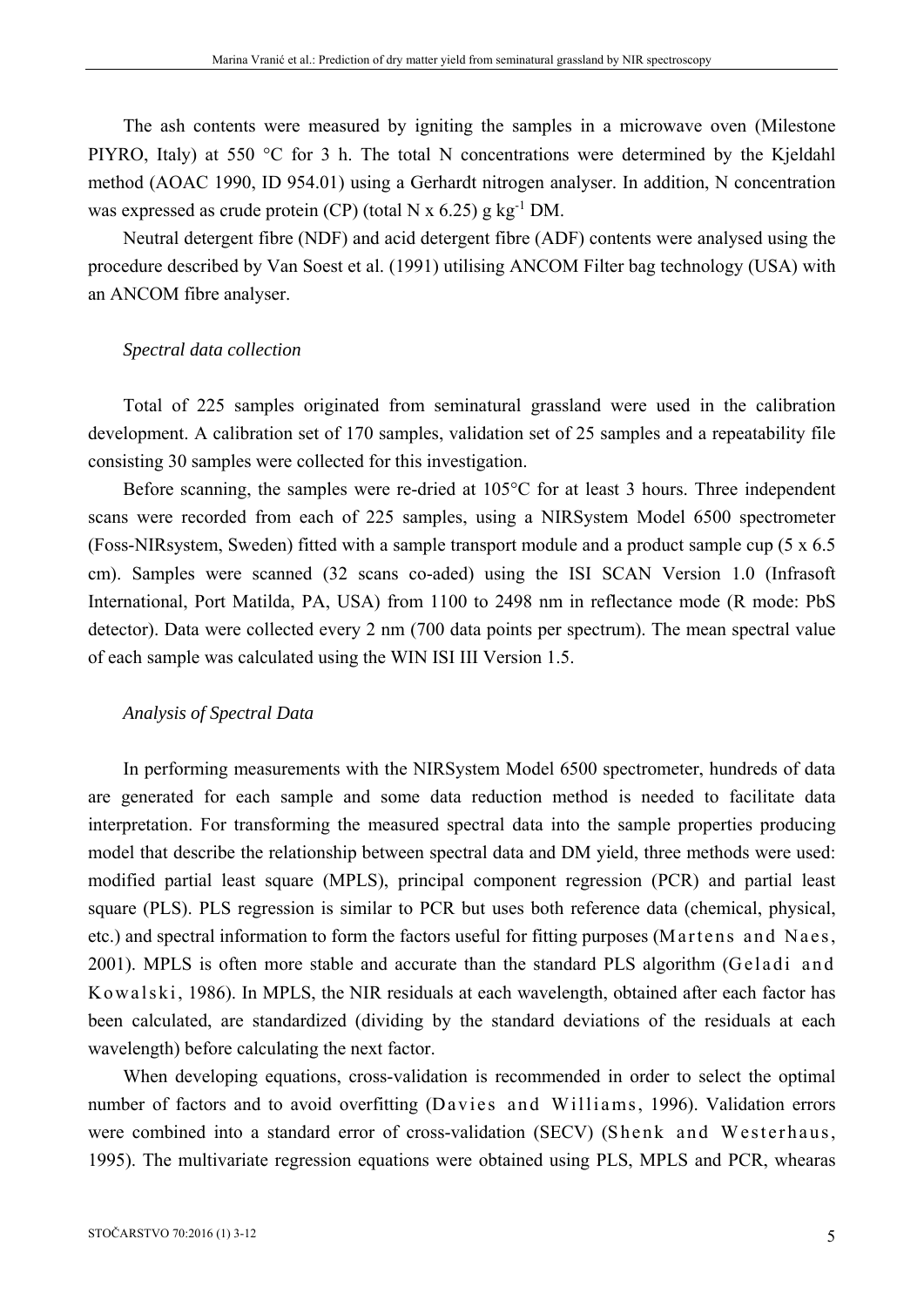the standard normal variate and standard multiplicative scatter correction were used for preprocessing of spectral data (Barnes et al., 1989). The statistics used to select the best equations were coefficient of determination (RSQ) and the standard error of cross-validation (SECV). The prediction capacity of the model obtained was evaluated with the standard prediction error encountered in the NIR model (SEP).

2. Results and discussion

The spectra from samples scanned by reflectance (average of three readings) are presented in Figure 1.





Dry matter (DM) yield (t ha<sup>-1</sup> year<sup>-1</sup>) and chemical composition of samples used in the experiment are presented in table 1.

| Parameter                      | Minimum | Maximum | Mean   | <b>SD</b> | Number of<br>samples |
|--------------------------------|---------|---------|--------|-----------|----------------------|
| DM yield $(t \text{ ha}^{-1})$ | 0.86    | 11.12   | 3.60   | 1.52      | 225                  |
| $CP$ (g kg <sup>-1</sup> DM)   | 106.00  | 210.64  | 152.44 | 33.46     | 120                  |
| OM $(g kg^{-1} DM)$            | 882.41  | 940.33  | 909.53 | 12.70     | 120                  |
| $NDF$ (g kg <sup>-1</sup> DM)  | 381.63  | 658.34  | 498.73 | 71.92     | 120                  |
| $ADE$ (g kg <sup>-1</sup> DM)  | 283.57  | 458.33  | 342.47 | 28.24     | 120                  |

DM, dry matter; CP, crude protein; OM, organic matter, NDF, neutral detergent fibre; ADF, acid detergent fibre; SD, standard deviation.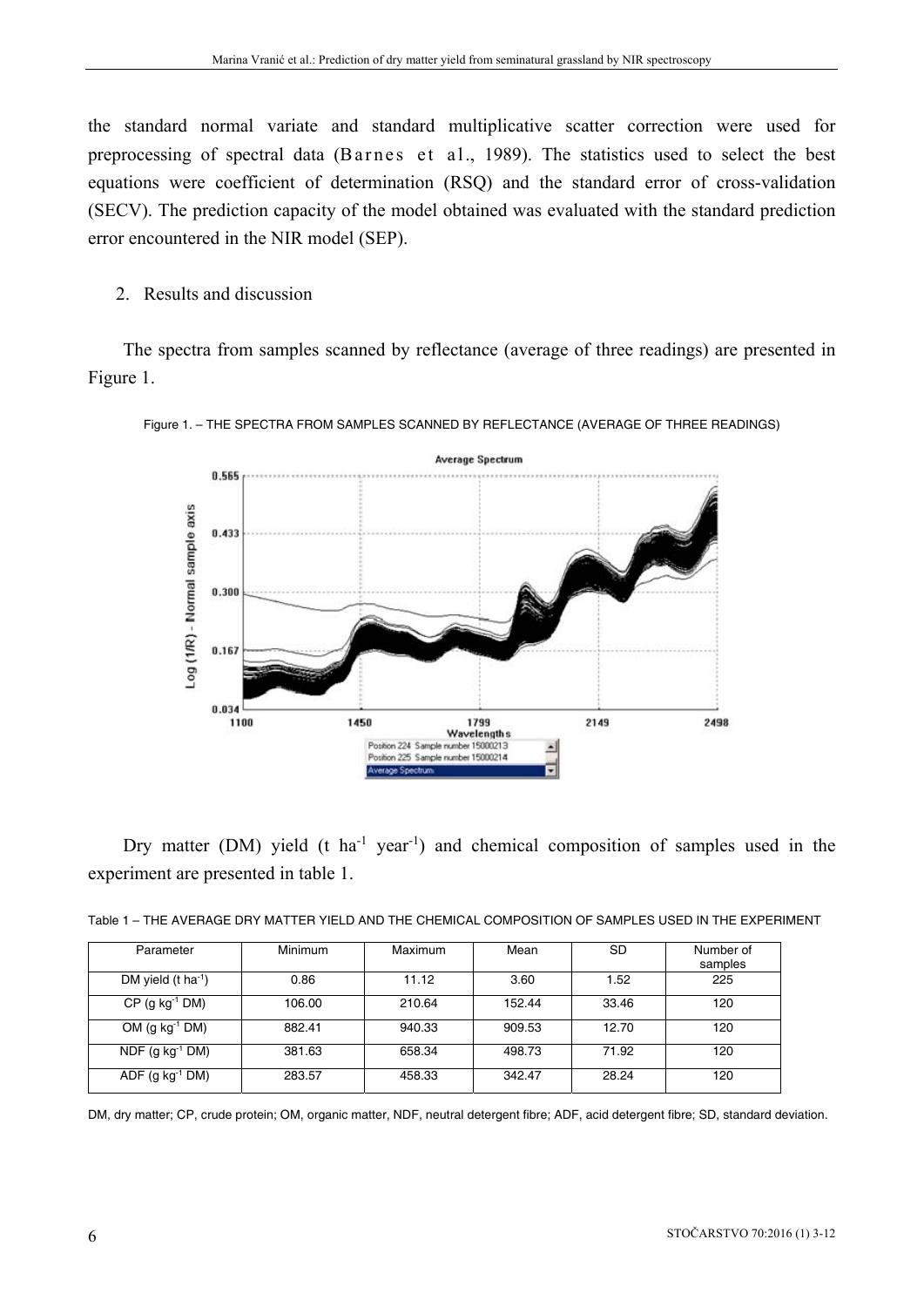There were a great variations in DM yield as well as in chemical composition of samples used in the experiment. Kramberger et al. (2014) presented average annual herbage DM yield which ranged from 4.86 to 9.31 t ha<sup>-1</sup> in the experiment on the effects of low precipitation periods on the herbage yield of semi-natural grasslands under different cutting regimes.

The requirements for the calibration samples are that the samples are similar enough to each other to represent a single population but diverse enough to allow independent resolution of each constituent of interest (Williams, 2001). Number of samples in the calibration set  $(N)$  is influenced by the natural variation in the trait of interest. The narrower the range, the more difficult it is to detect differences. Typically, 80-100 samples are required for developing an initial calibration, with up to multiple-hundreds of samples in a "mature" calibration. A "proof-of-concept" model will utilize 50-60 samples; fully developed prediction models can be built from no fewer than 80-100 samples, but this number can be greater (around 1000 samples) depending upon the error terms associated with each analyte. The final number of samples required is dependent upon the analytical and spectral diversity within the reference samples selected for developing the prediction model (Osborne et al. 1993).

To reduce total error, it is desirable to have multiple replicates of the sample analyzed by the reference method and scanned multiple times with the specific NIR instrument. If the calibration set is being developed for a dried, ground sample NIR instrument, then drying conditions must be standardized. Spectra production is quite sensitive to differences in sample particle size and shape. As a direct result, consistent sample preparation (e.g., grinding) is critical. One of the largest sources of error in NIR predictions between labs that use the same calibration is a result of differences in how the labs prepare the sample (e.g., different type or worn grinders; Williams, 2001).

To develop robust NIRS prediction models and valid results, laboratories must minimize sources of error in the entire process, obtain values for reference samples using analytical methods that have high precision and accuracy, standardize sample preparation and analytical procedures, standardize the NIRS instrument, perform routine instrument maintenance, analyze only samples representative of the original population and obtain routine diagnostics of all associated instruments and undergo yearly prediction model (calibration) updates (Williams, 2001).

#### *Calibration equations*

The statistical parameters using three chemometric techniques for DM yield from perennial grass samples are shown in Table 2.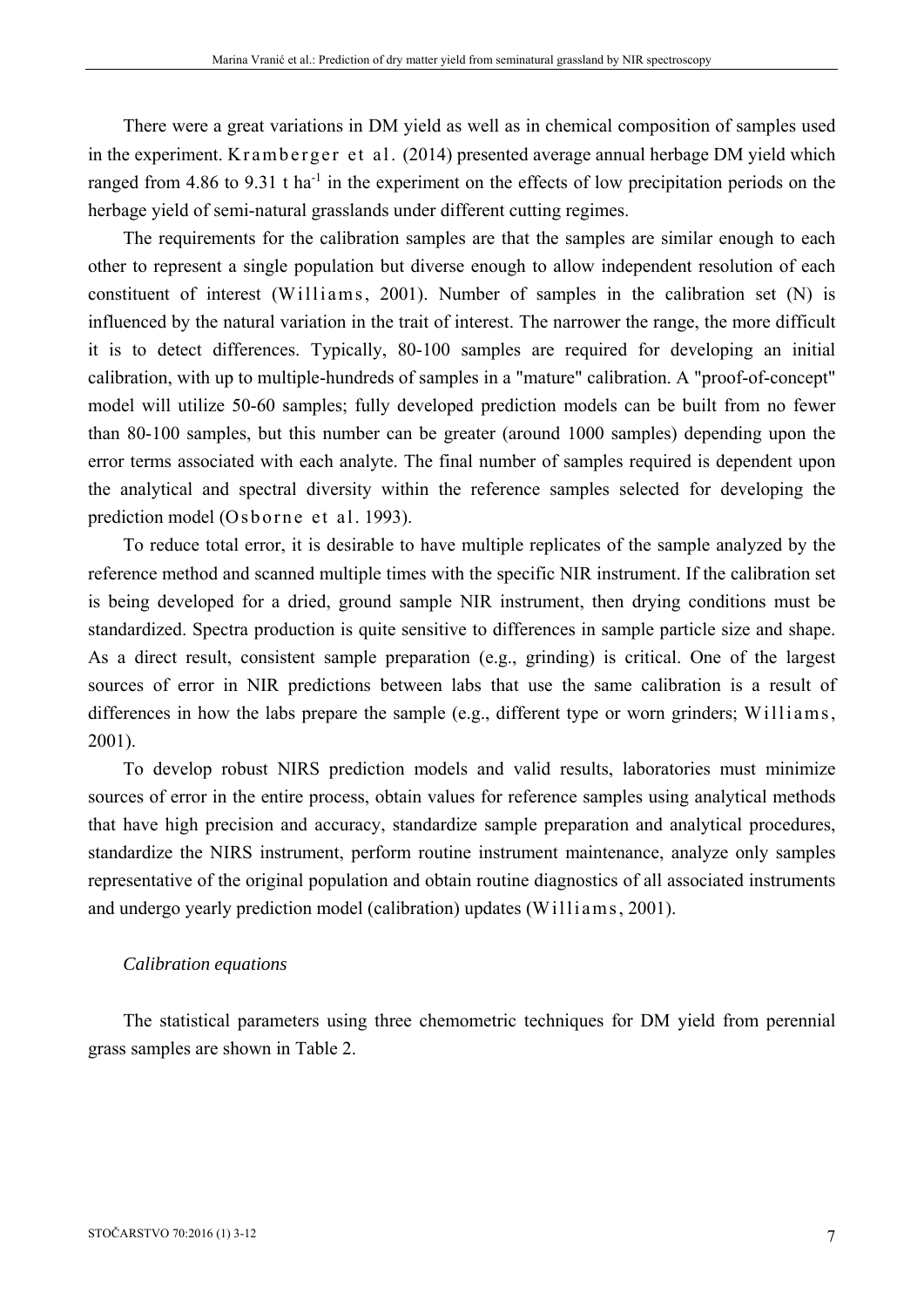| Method      | <b>SEC</b> | <b>SECV</b> | <b>SEP</b> | <b>RSQ</b> |
|-------------|------------|-------------|------------|------------|
| applied     |            |             |            |            |
| <b>MPLS</b> | 0.71       | 0.80        | 0.748      | 0.761      |
| <b>PLS</b>  | 0.71       | 0.77        | 0.698      | 0.780      |
| <b>PCR</b>  | 0.77       | 0.77        | 0.873      | 0.688      |

Table 2 – CALIBRATION STATISTICS FOR DRY MATTER YIELD FROM PERENNIAL GRASSLAND

MPLS, modified partial least square; PCR, principal component regression; PLS, partial least square; SEC, standard error of calibration; RSQ, the coefficient of determination; SECV, standard error of cross validation; SEP, standard error of prediction.

Standard error of calibration (SEC) defines how well the NIRS prediction model predicts the reference values (calibration sample set) that was used to build the model. Low SEC values are desired. To calibrate and validate DM yield, 200 forage samples of semi natural grassland were employed while for testing the model repeatability additional 25 samples of unknown DM yield. Calibration was carried out using NIRS technology and a remote reflectance fibre-optic probe applied directly on the sample with no previous treatment or manipulation.

Furthermore, the risk of mistake with the equations under practical conditions was very low or almost nil when using the standardised H statistic (Mahalanobis distance) during routine analysis of unknown samples (Martens and Naes, 2001). After the number of principal components had been calculated, detection of anomalous spectra was accomplished using the Mahalanobis distance (H statistic), establishing H>3 as the limit value for spectral reasons; 1 sample was removed.

Based on SEC, SEP and RSQ  $(R^2)$  the PLS method is the most relailable to predict DM yield from seminatural grassland samples followed by MPLS method. The equally low SECV was obtained using PLS and PCR chemometric method.

Prediction accurancy of PCR was slightly lower than that of MPLS (Table 2). The common MPLS equation achieved a  $\mathbb{R}^2$  of 0.761 with a SEC of 0.71.

The relationship between determined and spectral data show how reliable the chemometric method is. Figures 2, 3 and 4 show the relationship between the data obtained by destructive method data and data calculated from near infrared (NIR) spectral data for DM yield (t ha<sup>-1</sup>) for the 170 forage samples investigated by MPLS, PLS and PCR method respectively.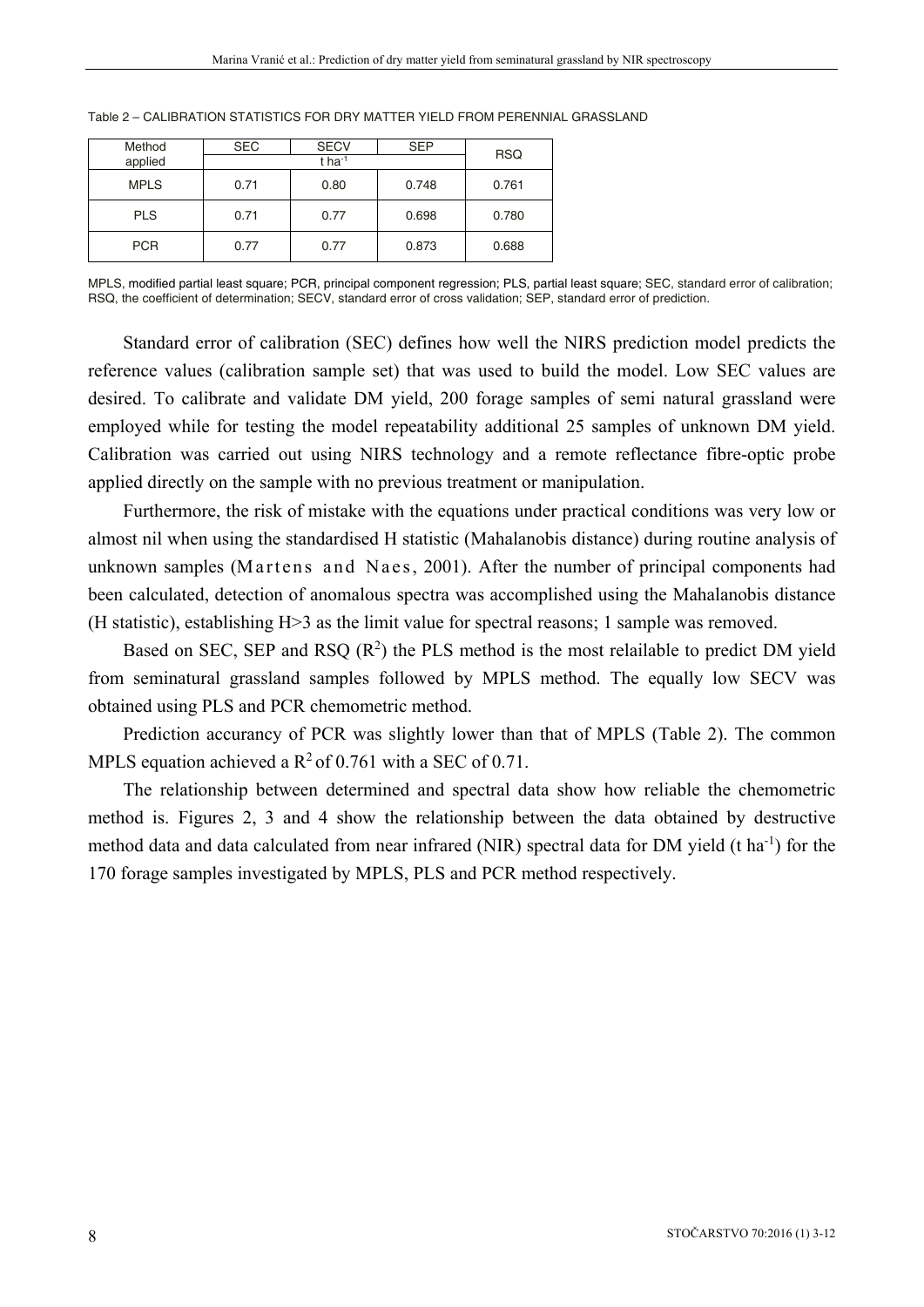



Figure 3. – RELATIONSHIP BETWEEN PARTIAL LEAST SQUARE DATA CALCULATED FROM NEAR INFRARED (NIR) SPECTRAL DATA AND THE MEASURED DRY MATTER (DM) YIELD (t ha-1)

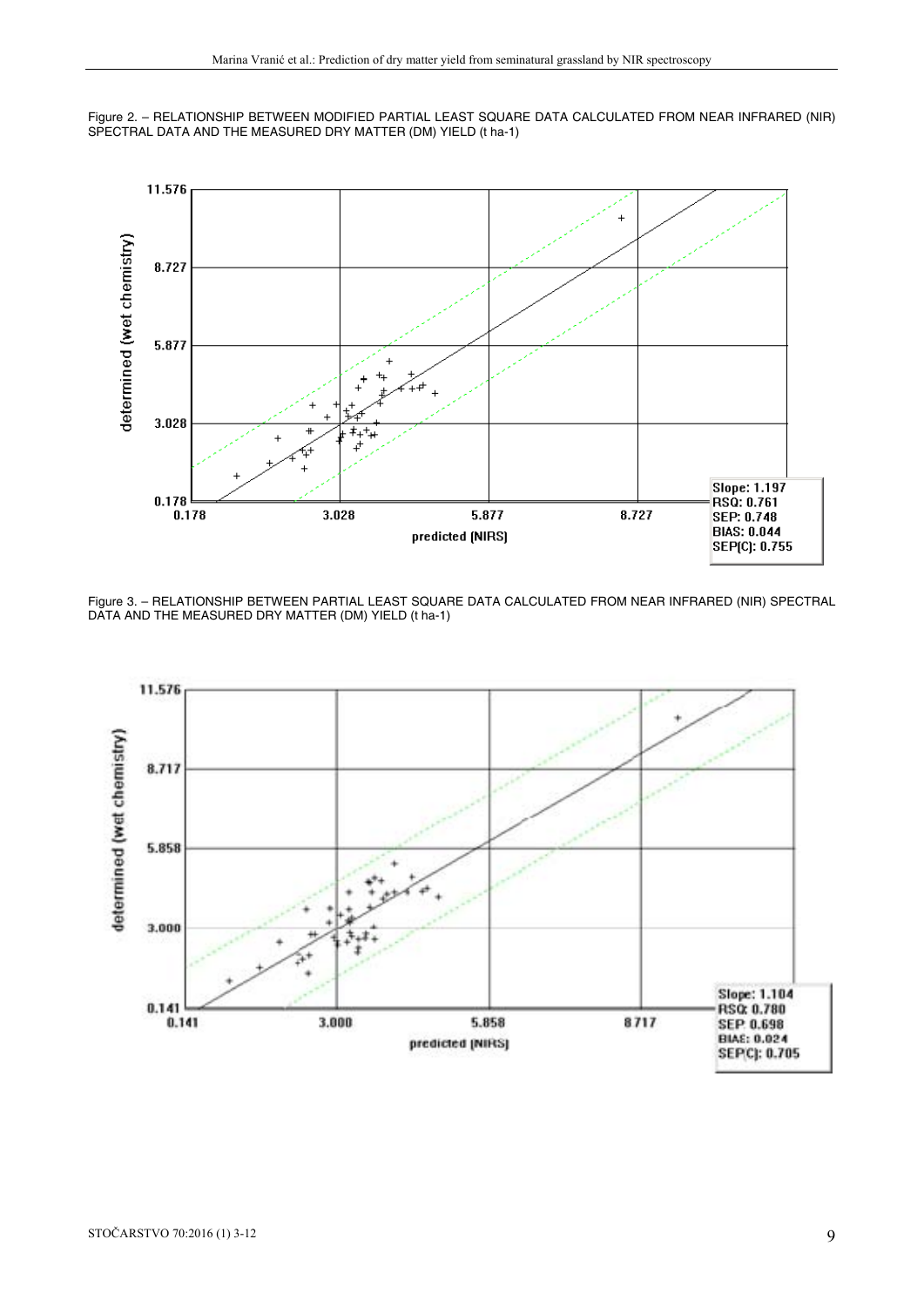



Regression coefficient ( $\mathbb{R}^2$  or RSQ) is the best fit line when predicted values are plotted against the associated reference values. High  $R^2$  values are desired. An  $R^2$  of 1.0 means 100% of the analyte variance is explained by the prediction equation. In a study assessing the yield of DM from legume - grass swards by field spectroscopy Biewer et al. (2009) have obtained higher accurancy results, and in that  $R^2$  ranged from 0.82 to 0.97. The reasons for obtaining lower  $R^2$  values with plant material might be the lower number of samples used in this study thus lower variability covered in DM yield within the calibration set. Only the DM yield of pure white clover sward that was difficult to determine showing the lower  $R^2$  (0.56) (Biewer et al., 2009) which was under the values obtained in this paper  $(0.68 - 0.78)$ . The reason might be the structure of white clover swards characterized by a dense layer of horizontally oriented clover leaves (Sanderson et al. 2006). Regularly dispersed leaves of white clover causes a high effective light extinction coefficient (Lantiga et al., 1999) resulting in a strong but undifferentiated pattern of absorption and reflection of light and thus contributing to the weak relationship between DM yield and spectral data.

The heterogenous plant structure caused by the high proportion of weeds and bare soil in the experimental swards and the wide range of the development stages may have confounded the relationship between NIR and DM yield. The plant growth stage influence the reflectance characteristics and model development by NIR. Despite, mowing was done on the nearly the same maturity stage, in 2014 the contents of the SP was lower, and the NDF higher compared to 2004, which could be associated with the term of mowing. However, the content of the SP and the NDF could be affected by the climate, ie. in relation to 2004, but also a multi-year average, 2014 had more rainfall and higher average temperatures. In addition to climate and harvest time, there are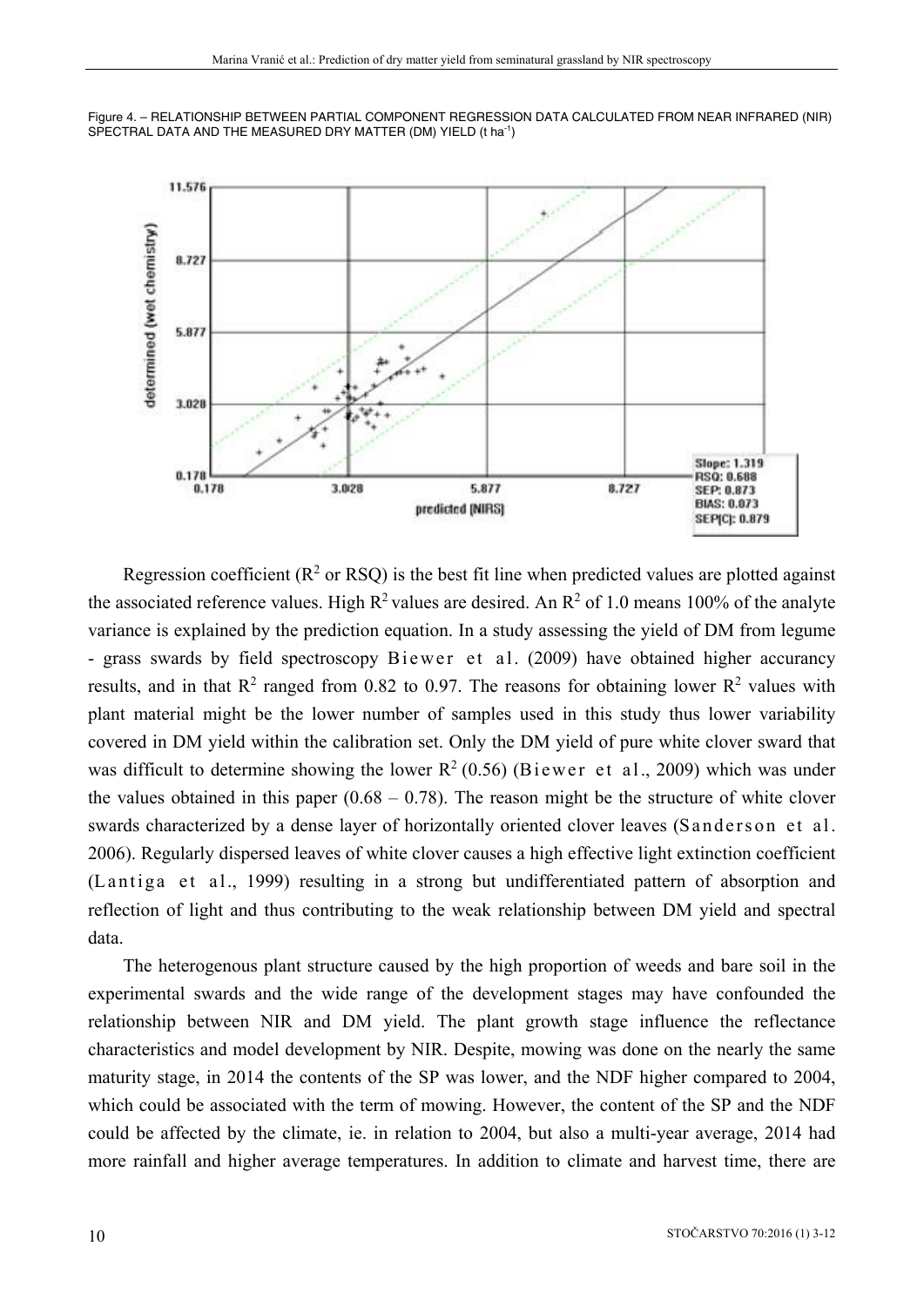other factors that could affect the quality of forage such as supply of soil nutrients, and the ratio of grass and clover. While developing calibrations, plants at advanced growth stage exhibited spectral attributed that differing strongly from those of less mature swards so the some of them were eliminated as outliers (Bi e wer et al., 2009)

The NIR is a secondary method based on a regression against a primary (or reference) method. Consequently, the NIR value can never be more accurate than the primary reference method.

#### *Conclusions*

The results show the great potential of NIR spectroscopy for DM yield prediction in samples originated from semi natural grassland. Based on SEC, SEP and RSQ  $(R^2)$  the PLS method was the most relailable to predict DM yield from seminatural grassland samples followed by MPLS method. The PCR method was at least reliable for DM yield prediction in this research.

#### **REFERENCES**

- 1. A O A C (1990.): Official methods of analysis of the association of Official Agricultural Chemists. 15th edn. (AOAC: Arlington, VA, USA).
- 2. Barnes, R.J., M.S. Dhanoa, S.J. Lister (1989.): Applied Spectroscopy 43:772-777.
- 3. Biewer, S., T. Fricke, M. Wachendorf (2009.): Determination of dry matter yield from legume- grass swards by field spectroscopy. Crop Science, 49: 1927-1936.
- 4. Boschetti, M., S. Bocchi, P.A. Brivio (2007.): Assessment of pasture production in the Italian Alps using spectrometric and remote sensing. Agriculture, Ecosystems and Environment 118: 267-272.
- 5. Davies, A.M.C., P. Williams (1996.): Near infrared spectroscopy: the future waves. Proceedings of the Seventh International Conference on Near Infrared Spectroscopy. NIR Publications, Chichester, West Sussex, UK
- 6. Fahey, G.C., H. S. Hussein (1999.): Forty years of forage quality research: accomplishments and impact from an animal nutrition perspective. Crop Science 39: 4–12.
- 7. Friedl, M.A., J. Michaelsen, F.W. Davis, H. Walker, D.S. Schimel (1994.): Estimating grassland biomass and leaf area index using ground and satellite data. International Journal of Remote Sensing 15: 1401-1420.
- 8. Geladi, P., B.R. Kowalski (1986.): Partial least-squares regression: a tutorial. Analytica Chimica Acta 185: 1-17.
- 9. Ikeda, H., K. Okamoto, M. Fukuhara (1999.): Estimation of aboveground grassland phytomass with a growth model using Landsat TM and climate data. International Journal of Remote Sensing 20: 2283-2294.
- 10. Kramberger, B., A. Gselman, M. Podvršnik, M. Lešnik, D. Škorianc (2014.): Effects of low precipitation periods on the herbage yield of mesic semi-natural grasslands under different cutting regimes. Zemdirbyste-Agriculture, vol. 101, No. 1 (2014), p. 11–18
- 11. Lantiga, E.A., M. Nassiri, M.J. Kropff (1999.): Modeling and measuring vertical light absorption within grass-clover mixtures. Agric. For. Meteorol. 96: 71-83.